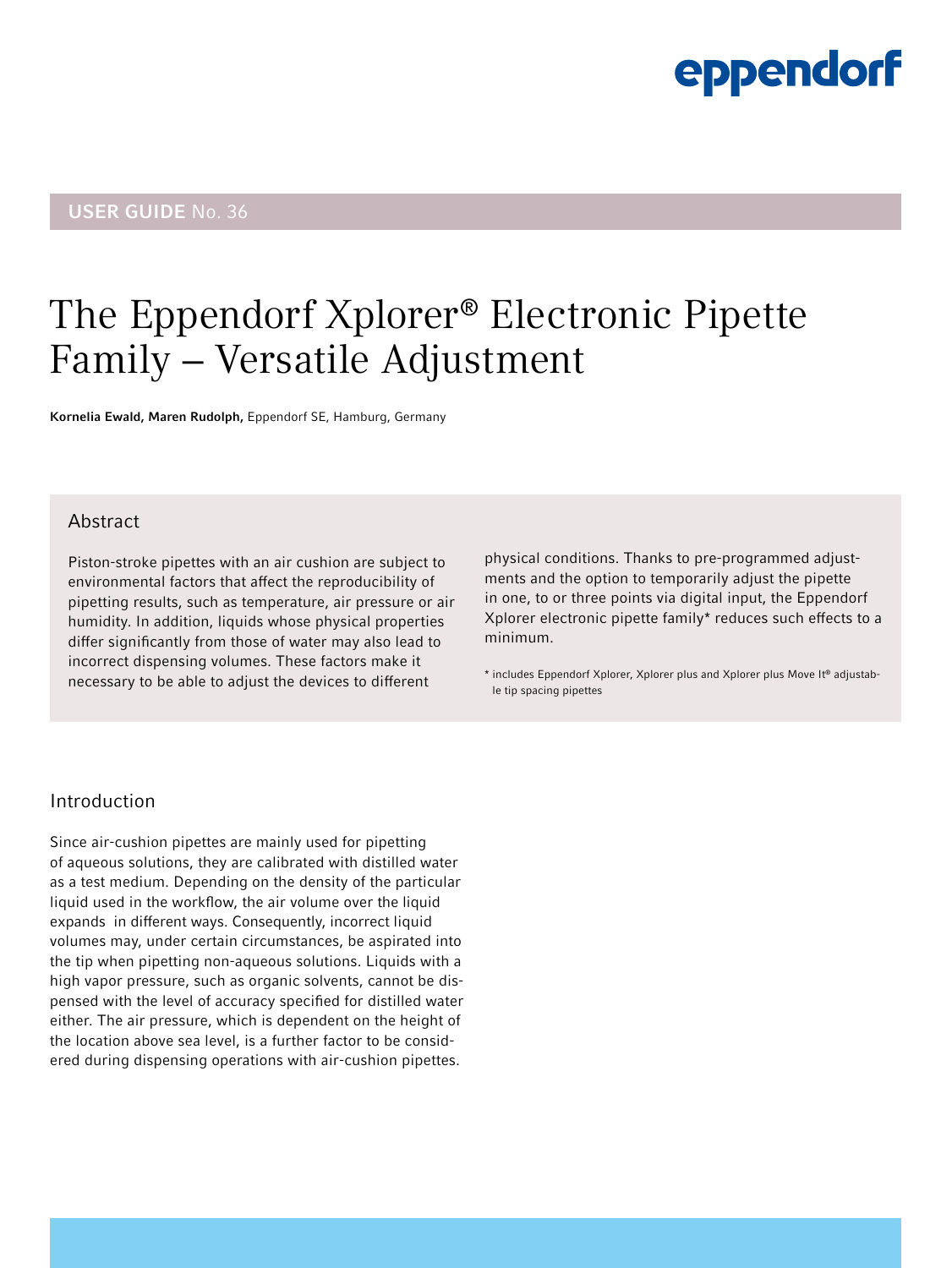### Adjustment

Solutions whose physical properties is very different from waterwith regard to density, viscosity, surface tension and/or vapor pressure may produce incorrect dispensing volumes. To account for this, piston-stroke pipettes with an air-cushion require adjustment options. If the density of a solution changes by approximately 10% (e.g., due to salt concentration), the aspirated volume will change by approximately 0.2% – provided other relevant properties of the liquid do not change at the same time.

Another reason for changing the factory settings can be, for example, the altitude of the location at which the pipette is used. If the pipette is used at an extremely high altitude, it must be adjusted to the ambient air pressure. At 1,000 meters above sea level, the volume error of a 100 μL pipette is about -0.3%. In addition, when using pipette tips that significantly differ from standard tips in their geometry (such as elongated tips like epT.I.P.S.® long), adjusting the pipette can also improve dispensing accuracy.

In contrast to calibration, which involves determining the measured random (precision) and systematic (accuracy) errors from the nominal value and which does not require any alterations that will permanently change the dispensing system, performing an adjustment will change the device for all subsequent dispensing operations.

Changes made to the adjustment do not affect dispensing precision. Precision can only be improved by exchanging parts. It is also considerably affected by handling errors. The actual volume of a pipette can be checked by weighing as follows:

#### ACTUAL volume =

#### Mean value of the weighings

Density of liquids at weighing temperature

If the set volume corresponds to the actual volume, no correction is necessary.

If there is a difference between the actual volume and the set volume, make sure to check the following factors before readjusting a pipette:

- > Is any liquid dripping from the tip?
- > Is the pipette tip fitted so as to be leak-proof?
- > Is the tip cone undamaged?
- > Are the piston and the cylinder leak-proof?
- > Does the temperature of the pipetted liquid correspond to the temperature of the device and the ambient air?
- > Is the weighing location free from drafts?
- > Does the work method and pipetting speed permit complete aspiration and dispensing of the liquid?
- > Has the correct value for "Density liquids at weighing temperature" been used for the calculation of the actual volume?
- > Is the pipette volume setting correct?
- > Is the balance sufficiently sensitive (balance resolution 0.001 mg) for very small volumes ( $<$  10  $\mu$ L)?
- > Were original epT.I.P.S. pipette tips with the correct volume used as test tips?

The factory setting of Eppendorf Xplorer pipettes may only be changed after all of the points listed above have been thoroughly checked and the pipette volume setting is still different from the measured volume.

The Eppendorf Xplorer pipette family offers several individual adjustment options that can be used as an alternative to adjusting the pipette, depending on the application.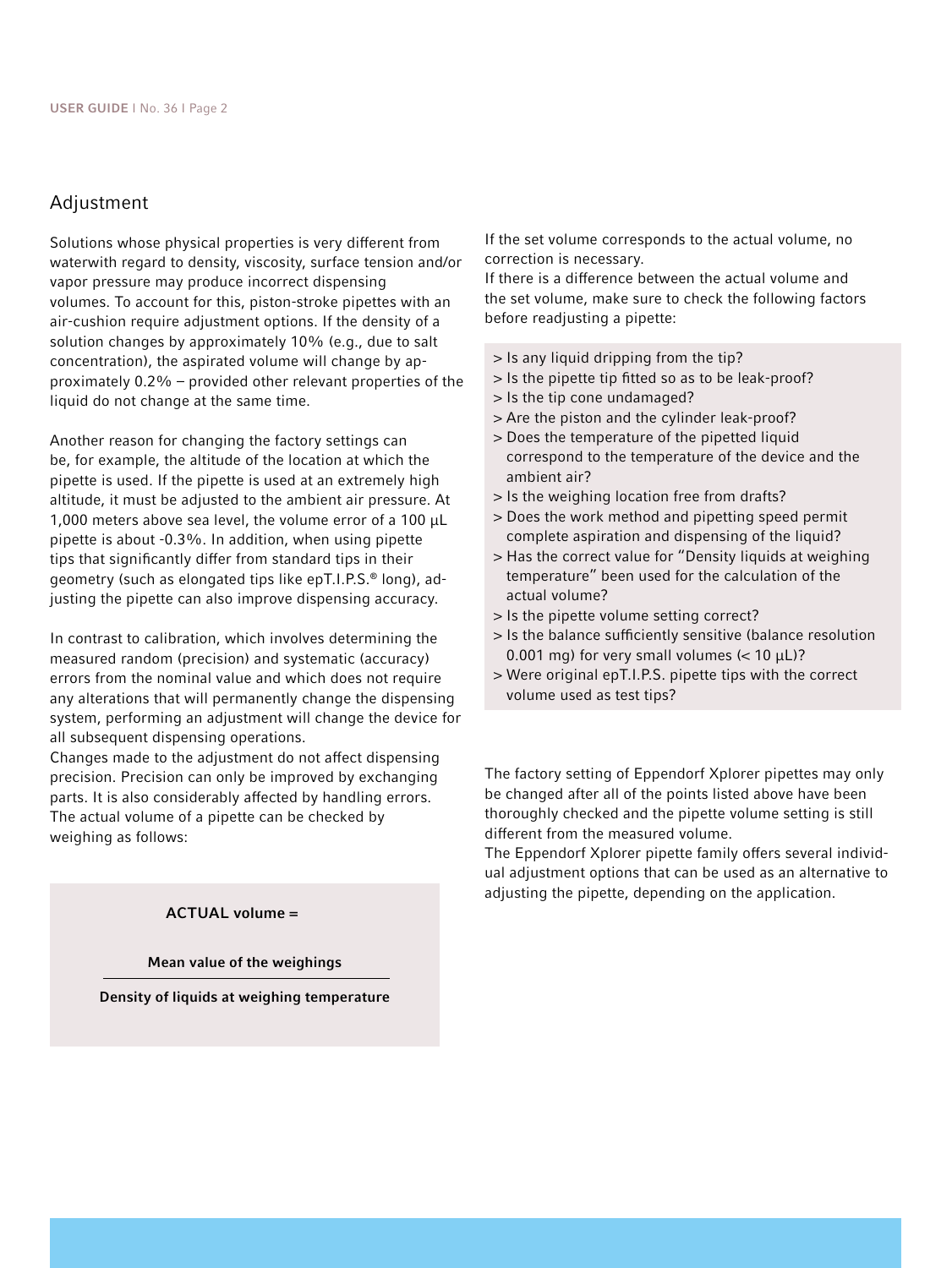# Adjustment options

The following adjustment options are available for selection: Liquid type ethanol 75% or glycerol 50%

When this adjustment option is selected, the factory setting is changed by an internal factor that considers the density of ethanol or glycerol. This means that the substance can be dispensed with greater accuracy (smaller systematic error) with the Xplorer pipette.

#### epT.I.P.S. long

This enables the pipette to be adjusted to the different lengths of a pipette tip (such as the elongated "L" variants of epT.I.P.S. 20 μL, 1,250 μL, 5 mL or 10 mL). When this adjustment option is selected, the tip geometry of the longer tip is considered in the internal volume calculation. With the adjustment, users will receive the same accuracy with elongated tips as with the standard tip counterpart (test tip). This option can also be applied when using tips exceeding the maximum volume of the pipette, e.g., 300 µL epT.I.P.S for a  $5 - 100$  µL pipette. When using the following tips, dispensing accuracy can be increased with this function:

| <b>Eppendorf Xplorer</b><br><b>Nominal volume</b><br>Volume range | Color code<br><b>Eppendorf Xplorer rocker</b> | epT.I.P.S long adjustment is valid for |                     |                      |
|-------------------------------------------------------------------|-----------------------------------------------|----------------------------------------|---------------------|----------------------|
|                                                                   |                                               | Color code<br>epT.I.P.S.               | Model<br>epT.I.P.S. | Length<br>epT.I.P.S. |
| $10 \mu L$<br>$0.5$ $\mu$ L - 10 $\mu$ L                          | Medium gray                                   | Light gray                             | $20 \mu L$          | 46 mm                |
| $100 \mu L$<br>$5 \mu L - 100 \mu L$                              | Yellow                                        | Orange                                 | $300 \mu L$         | 55 mm                |
| $1,000 \mu L$<br>$50 \mu L - 1,000 \mu L$                         | Blue                                          | Dark green                             | $1,250$ µL Long     | $103$ mm             |
| $1,200 \mu L$<br>$50 \mu L - 1,200 \mu L$                         | Green                                         | Dark green                             | 1,250 µL Long       | $103$ mm             |
| 5 mL<br>$0.2$ mL $-5$ mL                                          | Violet                                        | Violet                                 | 5 mL Long           | 175 mm               |
| $10$ mL<br>$0.5$ mL $-$ 10 mL                                     | Turquoise                                     | Turquoise                              | 10 mL Long          | 243 mm               |

#### Geographic altitude

The mean air pressure of a location depends on its height above sea level. When testing an air-cushion pipette, it is thus important to take fluctuations in pressure into account. At higher altitudes with a lower air pressure, the aspiration volume of an air-cushion pipette is reduced.

The pipette stroke of Xplorer pipettes can easily be corrected taking into account the air pressure at the respective altitude. The "Geographic altitude"adjustment function allows the altitude to be adjusted in increments of 250 m (820 ft). The maximum altitude that can be selected is 5,000 m.

The adjustment options Liquid Type, epT.I.P.S. long and Geographic Altitude can be combined with each other. The Xplorer plus version also allows password protection of adjustments.

#### Factory settings

A pipette that has been adjusted can be reset to the original settings using the "Reset to Factory Settings" adjustment option at any time.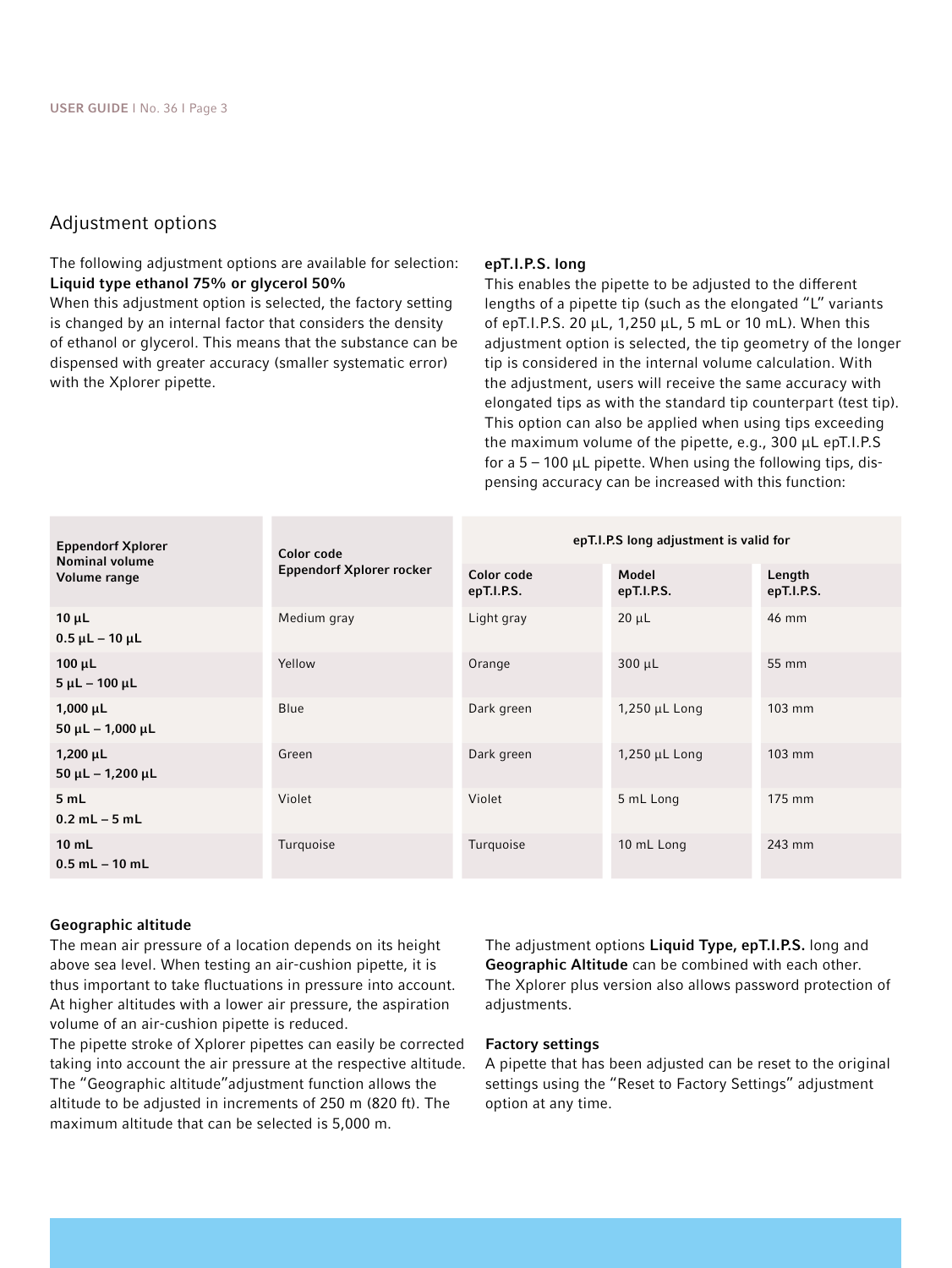## Adjustment

Another possibility of adjusting the Xplorer is to use the "Individual adjustment" function. With this option, the gradient or axis intercept is changed, taking into account the exact density of the solution to be dispensed. One-point, two-point or three-point adjustment are available for selection. To create the weighing results, it is necessary to use a fine balance with a high resolution. Dispensing volumes below 10 μL require a balance with a resolution of 0.001 mg. The arithmetic operations required for the correction are automatically performed by the Xplorer pipette during the one-to-three-point adjustment, so that the user does not have to carry out any complicated calculations.

#### One-point adjustment

After entering the density, the selected volume and the corresponding weighing result, the Xplorer determines a correction factor. The factor is only valid for the selected volume and the selected work technique (speed, prewetting, wall dispensing method, etc.).



Fig 1: Example of the piston-stroke correction of a one-point adjustment

In this example, the factory piston-stroke setting is increased by a factor (fig.1). Strictly speaking, the correction only applies to the testing volume, but it is used for the entire volume range. The correction is different to that for a mechanical pipette.

A correction with a factor results in a smaller stroke correction for a small volume than for a large volume.

In the case of a mechanical pipette, the stroke can only be changed by a fixed volume (fig. 2). This volume change applies to the entire measurement range of the mechanical pipette. The existing adjustment is changed in parallel by a fixed amount.

#### Two-point adjustment

After you input the density, two different volumes and the corresponding weighing results, the Xplorer determines a correction factor. The factor applies to the volume range between the tested volumes and only for the selected work technique. However, the factor is also used here for the entire volume range, that is, also below and above the two measuring points (fig. 3).





Fig 2: Example of the change in piston-stroke of a mechanical pipette

Fig 3: Example of a two-point adjustment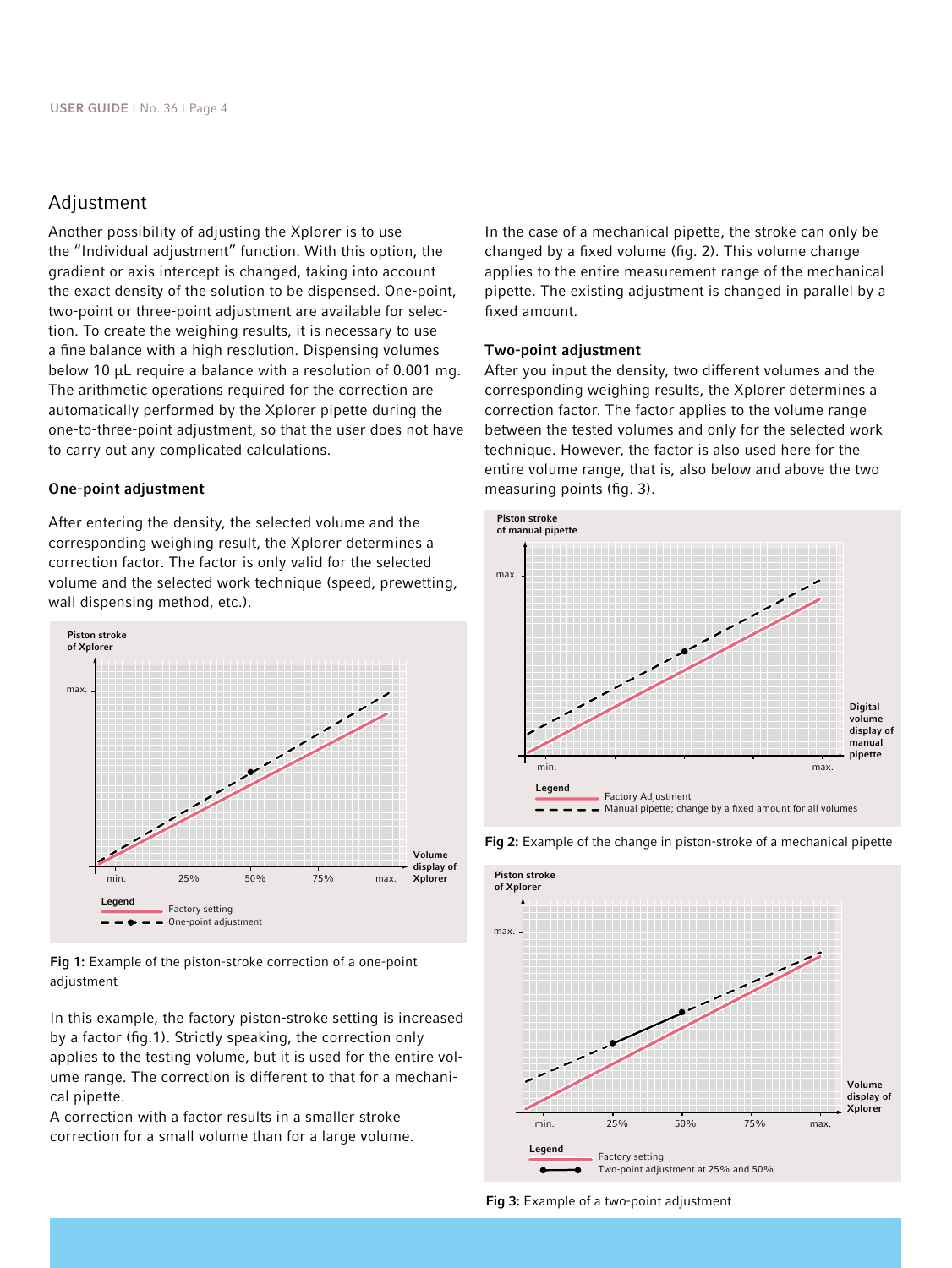#### Three-point adjustment

After entering the density, three different volumes and the corresponding weighing results, the Xplorer determines two correction factors. The factors are correct from measuring point to measuring point in the selected volume regions and only for the selected work technique. However, the respective factor is also used below and above the first and third measuring point (fig.4).



Fig. 4: Example of a three-point adjustment

In contrast to one-point and two-point adjustment, threepoint adjustment is more accurate. If three significantly different volumes are used for calculating the two correction factors, the corrected volume range is considerably larger and thus more precise. However, three-point adjustment is more time-consuming.

It is necessary to carry out a gravimetric test for each Xplorer pipette with an individual adjustment.

This is the only way of ensuring that the selected adjustment meets the required measurement errors.

To ensure that other users are informed of the applied adjustment, each Xplorer pipette that has been manipulated via one-, two- or three-point adjustment must be additionally marked by a clearly visible label indicating the type of changes made.

The precise work technique relating to the individual adjustment options is described in the adjustment instructions of the Eppendorf Xplorer (plus) pipette (see Manual "Adjustment").

# Summary

Today, users expect more than just ease of use and precision from pipettes. Other features, such as simple volume adjustment, have become standard requirements for such devices. The Eppendorf Xplorer electronic pipette family meets these requirements in every respect, making it ideally suited for daily use in the lab.